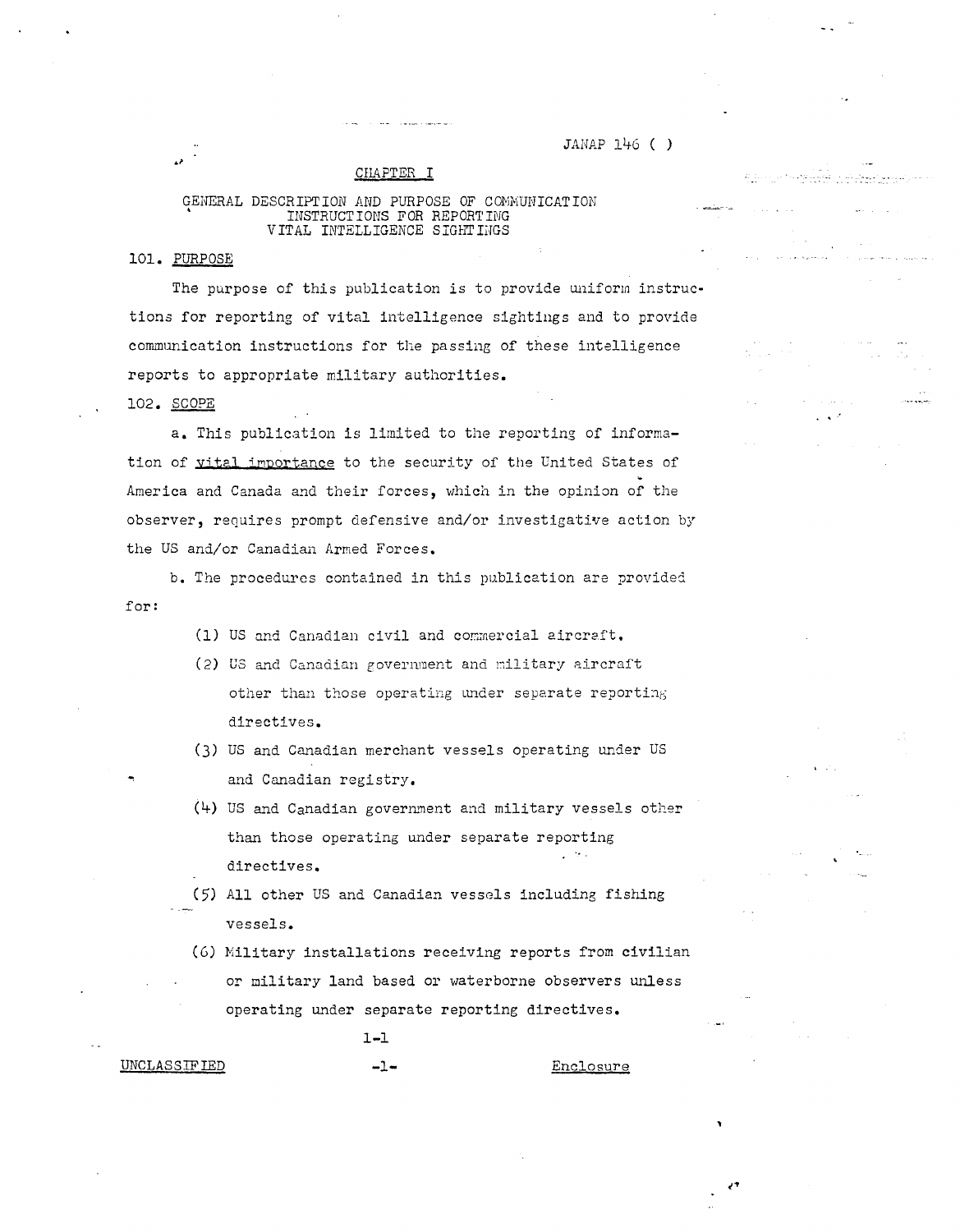# 102 b. (Continued)

 $\overrightarrow{P}$ 

(7) Government and civilian agencies in outlying districts

which may initiate reports on receipt of information from land-based observers.

# 103 MESSAGE IDENTIFICATION

a. Reports made from airborne and landbased sources will be identified by CIRVIS as the first word of the text. (Refer Chapter II)

b. Reports made by waterborne sources will be identified by MERINT as the first word of the text. (Refer Chapters III and IV)  $\Omega = 10^{-12}$ 

سأدعس

المستقل المديرة الإيرانية والمستقل المدارية والمتحدة المتحدة المستقلة المستقل المقارنة.<br>المستقل المديرة الإيرانية المديرة المستقلة المتحدة المتحدة المتحدة المستقلة المستقلة المستقلة المستقلة المستقل

أأبد المستفاد فحالف

 $\sim 10^{-1}$  $\mathcal{L}(\mathcal{L})$  , we have  $\mathcal{L}_{\mathrm{L}}$  and  $\mathcal{L}_{\mathrm{L}}$  and  $\mathcal{L}_{\mathrm{L}}$ 

 $1 - 2$ 

 $-2-$ 

Enclosure "A"

UNCLASS TF IED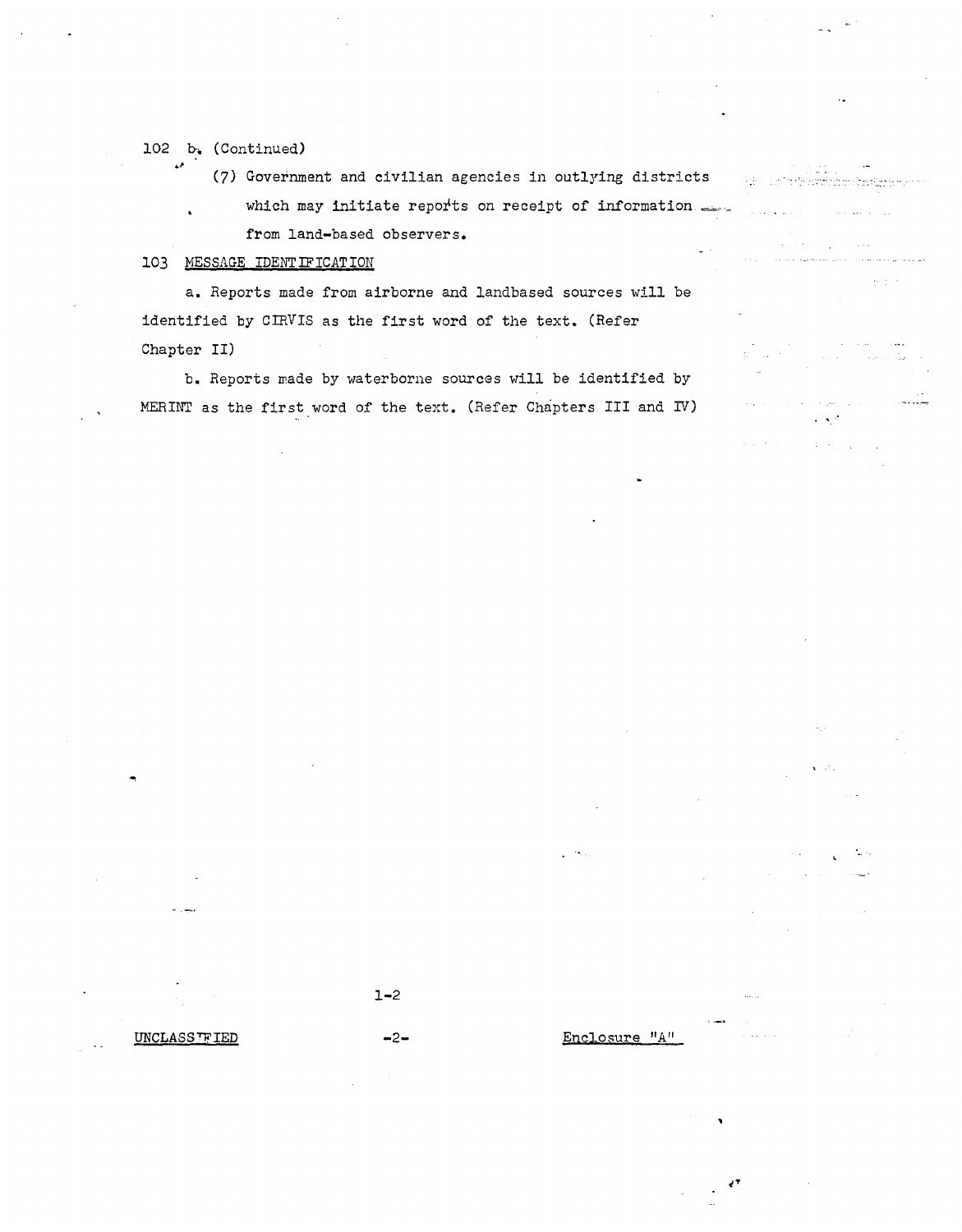# CHAPTER II

#### CIRVIS REPORTS

#### SECTION I - GENERAL

201 INFORMATION TO BE REPORTED AND WHEN TO REPORT

a. Sightings within the scope of this chapter, as outlined in Article  $102b(1)$ ,  $(2)$ ,  $(6)$  and  $(7)$ , are to be reported as follows:

> (1) While airborne (except over foreign territory - see paragraph 210) and from land based observers. NOTE: Canada and the United States are not considered foreign territory for either country for the purposes of this publication.

.<br>.. برتي به جا

- (a) Single aircraft or formations of aircraft which appear to be directed against the United States or Canada or their forces.
- (b) Missiles.
- (c) Unidentified flying objects.
- (d) Hostile or unidentified submarines.
- (e) Hostile or unidentified group or groups of military surface vessels.
- (f) Individual surface vessels, submarines, or aircraft of unconventional design, or engaged in suspicious activity or observed in an unusual location or following an unusual course.
- (g) Unlisted airfields or facilities, weather stations, or air navigation aids.
- (h) Any unexplained or unusual activity which may indicate a possible attack against or through Canada or the United States, including the presence of any unidentified or other suspicious ground parties in the Polar region or other remote or sparsely populated areas.

-3- Enclosure "A"

2-1

UNCLASSIFIED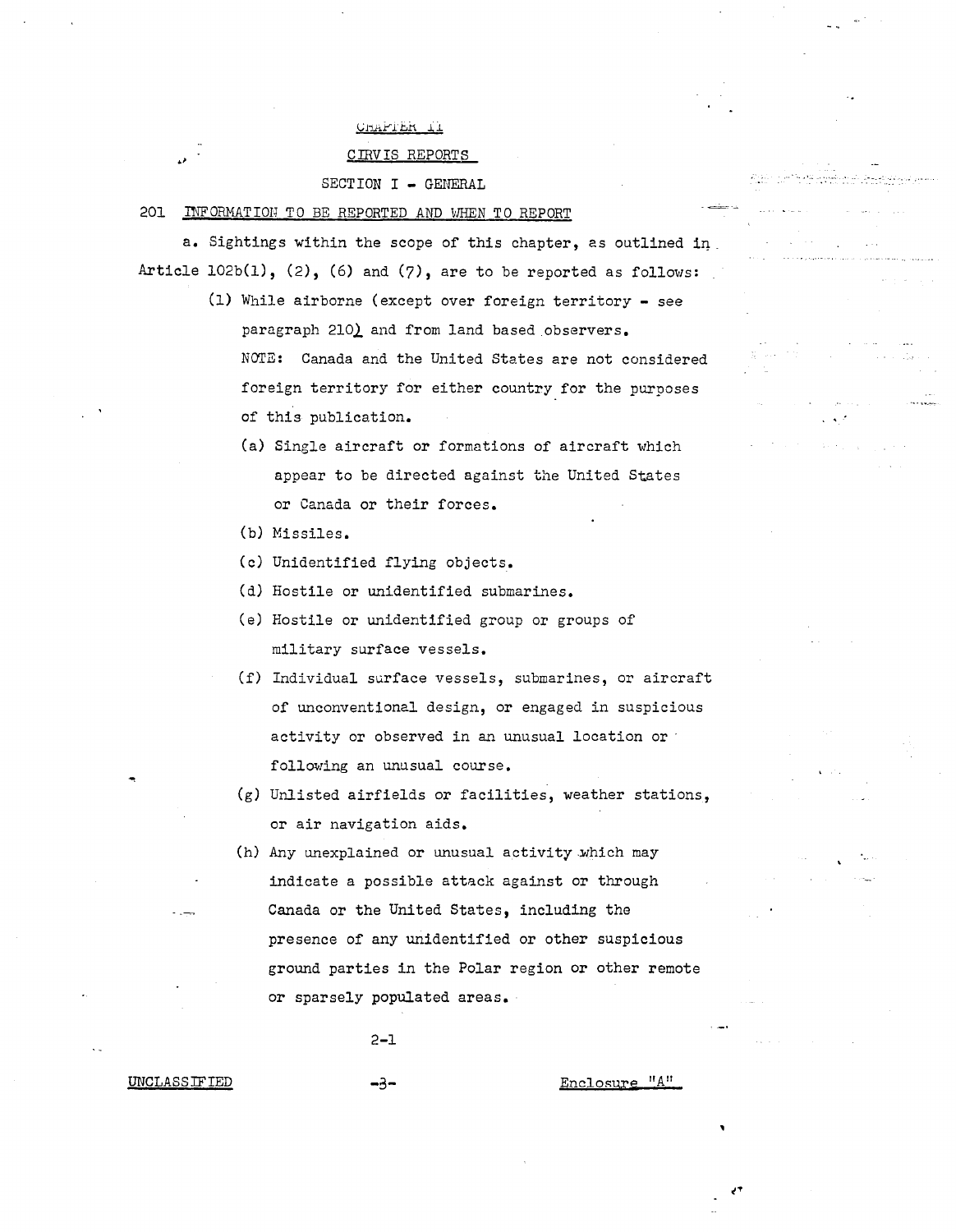201. a. (2) Upon landing

(a) Reports which for any reason could not be transmitted while airborne.

- ....<br>- .... , .... , .... , ...

~--

(b) Post-landing reports.

# SECTION II - PROCEDURES

#### 202 GENERAL

Communications procedures to be employed will be basically those prescribed for the communications system or service used. Continuing efforts will be made by an aircraft originating a CIRVIS report to insure that each CIRVIS message is received by an appropriate station.

#### 203 PRECEDENCE (PRIORITY OF TRANSMISSION)

Transmission oi' CIRVIS reports will be preceded by or include the international "Urgency" signal, military precedence of "Emergency", "Rapid US Government", or Canadian "Rush", as appropriate for the communications facilities employed. **EXAMPLE** 

International Urgency Signal XXX XXX XXX or PAN PAN PAN Military Precedence Y or Emergency Commercial class of Service Indicator RAPID US GOVT or RUSH 204 CONTENTS OF CIRVIS REPORTS

a. CIRVIS reports will be similar to a routine aircraft position reports transmitted by either radiotelephone or radiotelegraph. The appropriate procedures to be employed will be those applicable to communications facilities utilized. For the purpose of these examples, military procedures are shown. The reports should contain the following information in the order listed:

- (1) CIRVIS HEPORT
- (2) Identification of reporting aircraft or observer as appropriate.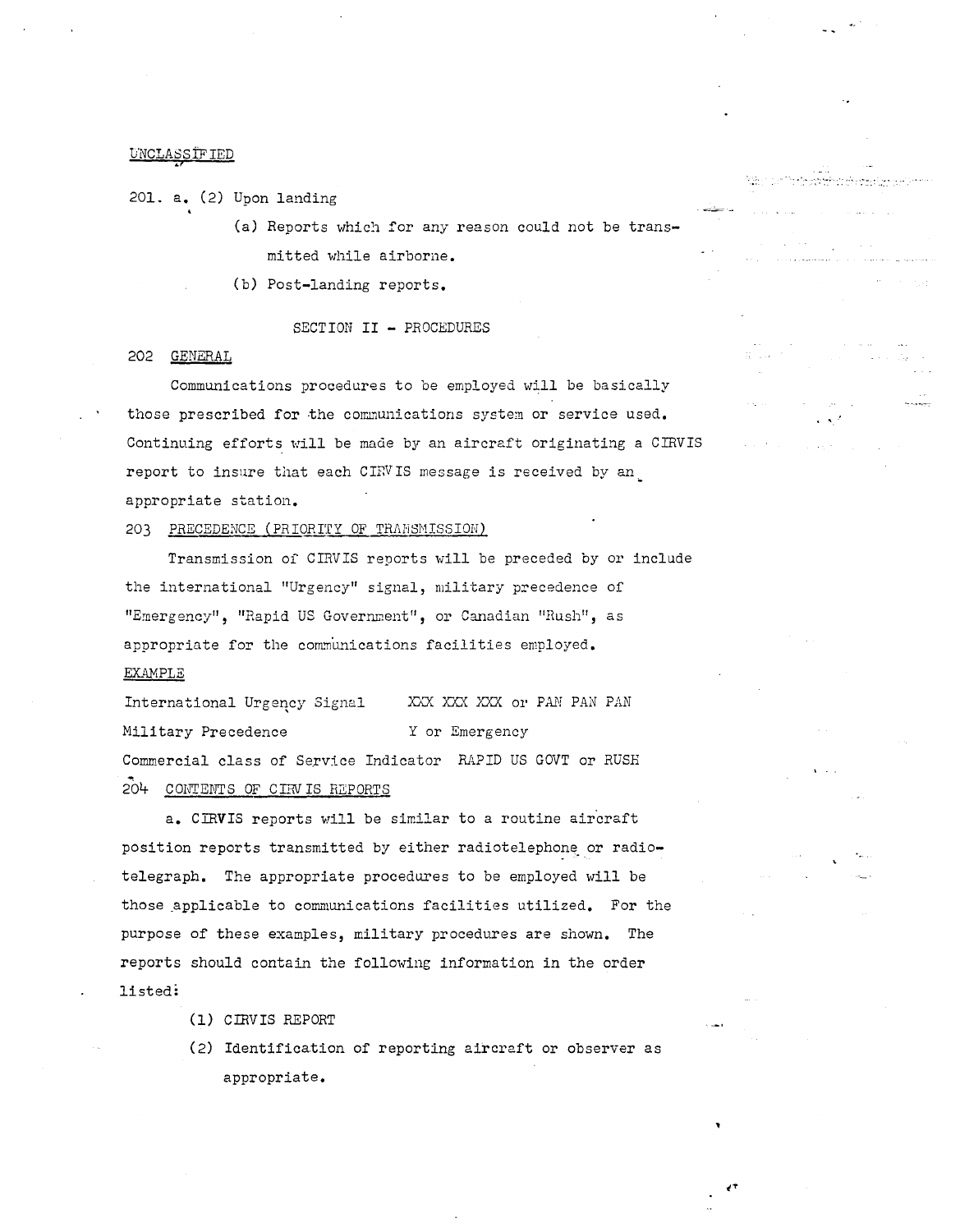# $204$   $a.$  (Continued)

(3) Object sighted. Give brief description of the sighting which should contain the following items as appropriate:

تمايدنا وبالوارد والراقي وأوالي والراموز

- (a) Number of aircraft, vessels, missiles, submarines, etc.
- (b) Category of object, general description, e.g., size, shape, type of propulsion, etc.
- (4) The position of the object. This can be indicated by
	- any of .the following methods:
	- (a) Latitude and longitude.
	- (b) Over a radio fix.
	- (c) True bearing and distance from a radio fix.
	- (d) Over a well-known or well-defined geographic point.
	- (e) True bearing and distance from a geographic point.

(5) Date and time of sighting (GMT).

(6) Altitude of object.

(7) Direction of travel of object.

(8) Speed of object.

(9) Any observed identification, insignia, or other significant information. Every reasonable effort should be made to positively identify the object sighted.

Example of a radiotelephone transmission:

(Aircraft) PAN PAN PAN - KINDLEY THIS IS AIR FORCE TWO FIVE NINE THREE - CIRVIS REPORT - OVER

(Aeronautical<br>Station) A AIR FORCE TWO FIVE NINE THREE THIS IS KINDLEY - GO AHEAD

2-3

#### UNCLASSIFIED -5- Enclosure "A"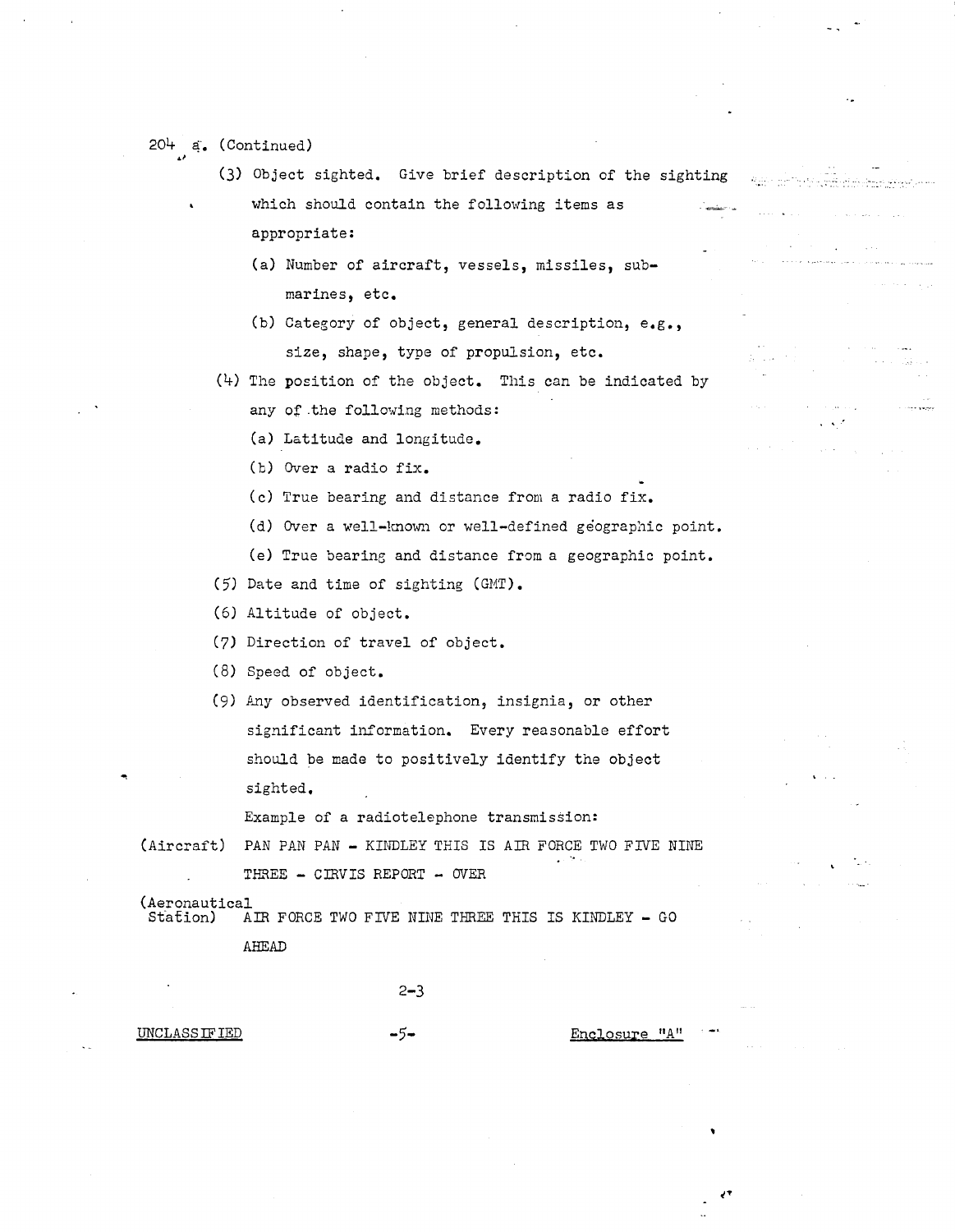#### VNCLA.3SIFIED

•' (Aircraft) EMERGENCY - CIRVIS REPORT ~ AIR FORCE TWO FIVE NINE THREE SIGHTED FORMATION OF SIX JET BOMBERS - CONFIG-URATION IS SWEPT WING WITH EIGHT JET ENGINES - TWO HUNDRED MILES EAST OF BERMUDA ON THIRTEEN MAY AT ONE THREE FIVE ZERO ZEBRA - ALTITUDE THREE FIVE THOUSAND -HEADING TWO SEVEN ZERO DEGREES - NO MARKINGS OBSERVED -OVER

المواقبا ويعودونها والمراجية

للمبروع والمحاملات

(Aeronautical  $Station)$  KINDLEY - ROGER - OUT

Example of a radiotelegraph transmission:

(Aircraft) XXX XXX XXX AFA3 DE A4320

(Aeronautical Station) A4820 DE AFA3 K

 $(Aircraft) Y - CIRVIS REPORT. A<sup>1</sup>+820 SIGHTED.$ 

(Aeronautical<br>Station) A

 $A4820$  DE AFA3 R AR

205 ADDITIONAL CIRVIS REPORTS

a. Additional reports shouid be made if more information becomes available concerning a previously sighted object. These reports should contain a reference to the original report sufficient to identify them with the original sighting.

Example of a radiotelephone transmission:

CAircraft) PAN PAN PAN - KINDLEY THIS IS AIR FORCE TWO FIVE NINE THREE - CIRVIS REPORT - OVER

(Aeronautical<br>Station) A

AIR FORCE TWO FIVE NINE THREE - THIS IS KINDLEY GO AHEAD

```
(Aircraft) EMERGENCY - THE SIX JET BOMBERS PREVIOUSLY REPORTED
AT ONE THREE FIVE ZERO ZEBRA BY AIR FORCE TWO FIVE 
NINE THREE ARE NOW ONE THREE ZERO MILES WEST OF 
BERMUDA AT ONE FOUR THREE FIVE ZEBRA - HEADING TWO
SEVEN ZERO DEGREES - OVER
```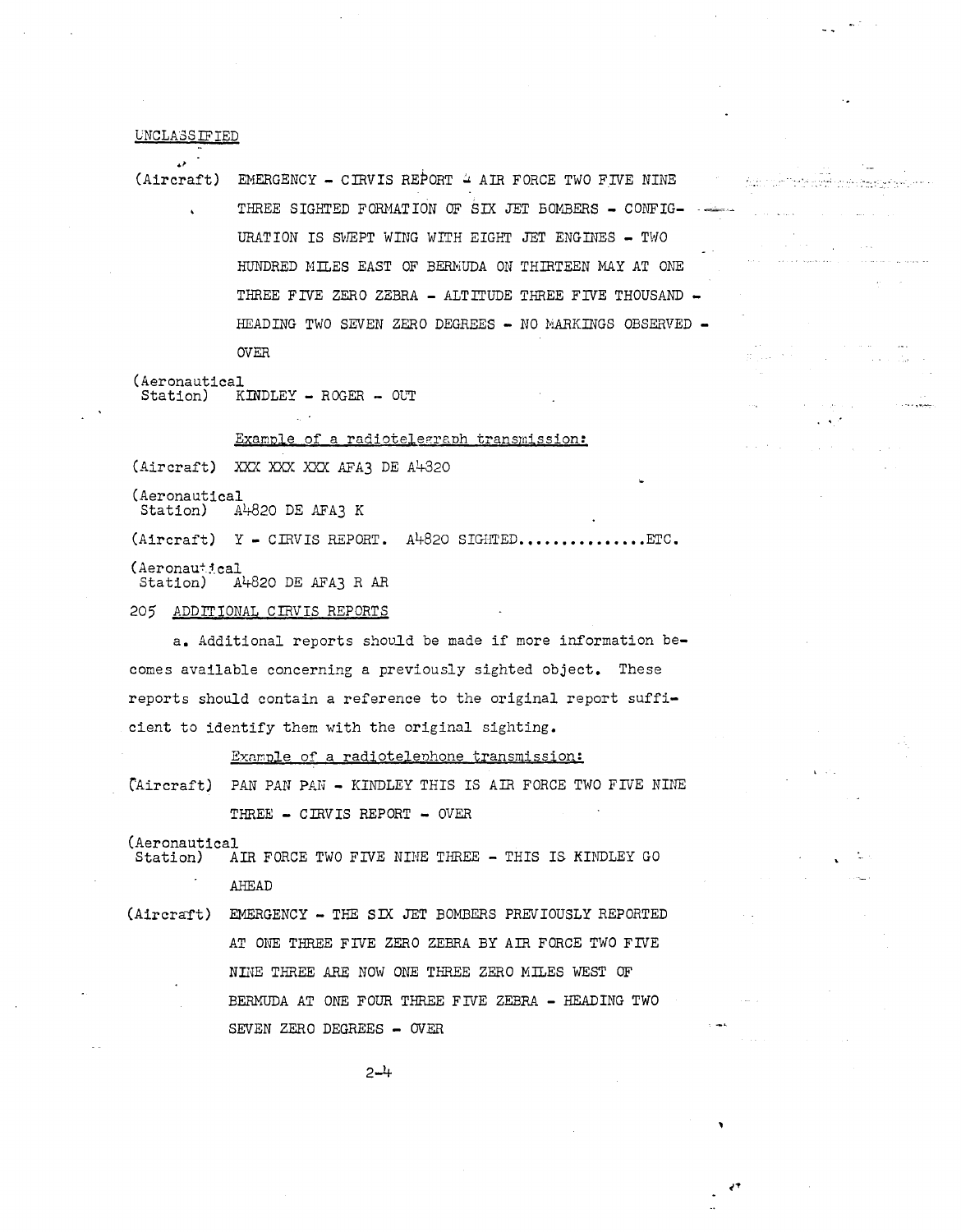UNULASSIF ILU

#### (Aeronautical<br>Station) K  $KINDLEX - ROGER - OUT$

Note: In radiotelegraph transmission, the same procedures would apply as prescribed in paragraph 204. ·=· ·- دی کی پردهایت و سیمایی کنده برادشگاه به باز ها مرح ۲۰۰۱<br>در این دیگر دیگر به میران و این دی برادر ۱۳۸۸ و این این

b. Cancellation reports should be made in the event a previously reported sighting is positively identified as friendly. Such reports should be transmitted as a brief message cancelling the previous report(s).

Example of a radiotelephone transmission:

(Aircraft) PAN PAN - AINDLEY THIS IS AIR FORCE TWO FIVE NINE THREE  $-$  CIRVIS REPORT  $-$  OVER

(Aeronautical<br>Station) A

AIR FORCE TWO FIVE NINE THREE THIS IS KINDLEY  $\sim$  GO AHEAD

(Aircraft) EMERGENCY - CANCEL CIRVIS REPORT OF ONE THREE FIVE ZERO ZEBRA BY AIR FORCE TWO FIVE NINE THREE - SIX JET BOMBERS POSITIVELY IDENTIFIED AS AIR FORCE BAKER FORTY SEVENS AT ONE FOUR FOUR SIX ZEBRA - OVER

# (Aeronautical<br>Station) K

KINDLEY - ROGER - OUT

Note: In radiotelegraph transmission, the same procedures would apply as prescribed in paragraph 204. c. A post-landing report is desired immediately after landing to insure receipt of the original report(s) by CINCONAD or RCAF-ADC and to amplify the airborne report(s). This may be filed with either the military or civil communications facility located at the place of landing. If the landing is not made in Canadian or United States territory the report should be made to the nearest Canadian or United States military or diplomatic representative in that area. The post-landing report will refer to the airborne report(s) and, in addition, contain a brief resume of weather conditions at the time of sighting(s), verification of the sighting(s)  $$ by other personnel and any other information deemed appropriate.

(1) If no airborne report was made as a result of in-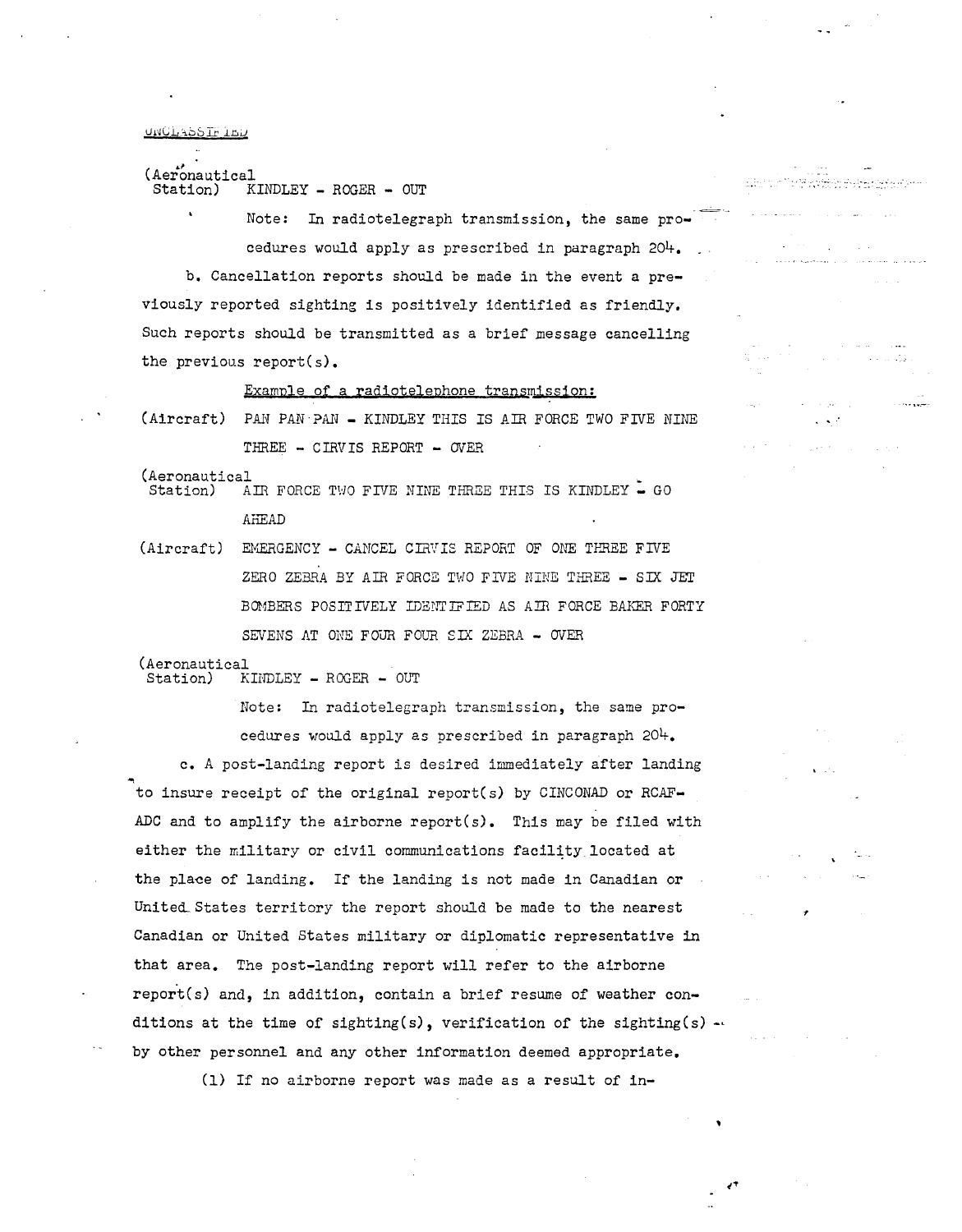# UNCIASS IF IED

foreign territory (see paragraph 210), the post-landing report will contain all the information available concerning the sighting.  $\rightarrow$ 

Examnle:

EMERGENCY US GOVT

TO: CINCONAD, ENT AFB, COLORADO SPRINGS, COLORADO. CIRVIS. REFER 281350Z, 2814352 and 2814462 SEPTEViBER 1955 CONCERNING 6 JET BOiviBERS TRAVELING DUE WEST OF BERHUDA TOWARD EASTERN COAST OF THE UNITED STATES. AIRCRAFT POSITIVELY IDENTIFIED AS USAF B-47 BY CREW AND PASSENGERS. VISIBILITY UNLIMITED. IDENTIFICATION VERIFIED AT 281457Z. SIGNED MOORE PAA CLIPPER 45V.

'·

206 ADDRESSING

a. Aircraft. It is paramount that all CIRVIS reports reach the appropriate military commands as quickly as possible. The reports, therefore, shall be transmitted as soon as possible after the sighting. Ground procedures have been established to handle CIRVIS reports by either military or civil facilities, so the same procedures as those now established and in use by pilots for air traffic control shall be followed. When contact by civil or military pilots cannot be established with any ground communications station, efforts shall be made to relay the CIBVIS reports \* via other aircraft with which communication is possible.

(1) Post-landing reports should be addressed to CINCONAD, Ent AFB, Colorado Springs, Colorado, or RCAF Air Defense Command Headquarters, St. Hubert, Quebec, if the sighting occurred within or adjacent to the North American continent. Whichever of these headquarters receives the report will immediately notify the other and also all other addressees of the original report(s). If the sighting(s) occurred in other areas, the post-landing report should be made to the nearest US or Canadian military or diplomatic representative in that area who will forward the report as prescribed in subparagraph 206b(l)(a).

 $2-6$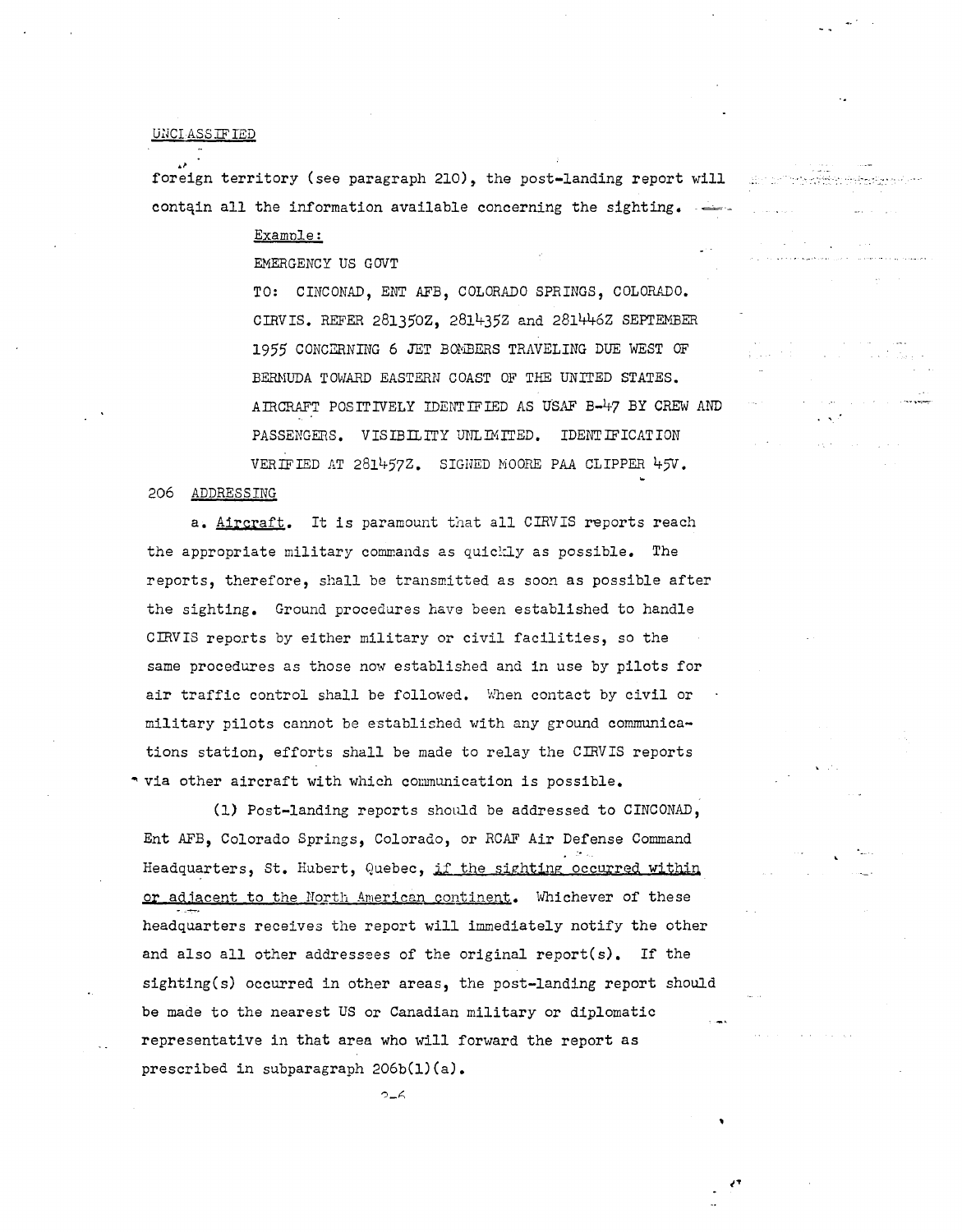'JNCLASSIFIED

206 (Continued)

b. Communications Stations. Communications stations (to include any civil or military facility such as control tower, naval shore radio station, approach control, ARTC centers, or any other communications facility) receiving CifiVIS reports will immediately after receipting process the report as follows:

(1) US military communications stations will multipleaddress the CIRVIS report to the following address designations:

- (a) For sightings in overseas areas reports will be forwarded to:
	- 1. Addresses as prescribed by Area Commanders. (Normally, these addressees are the operating service commands concerned.)
	- 2,. Commander-in-Chief, Continental Air Defense Command (CINCONAD), Ent AFB, Colorado Springs, Colorado.
	- 3. Chief of Staff, United States Air Force (C of *s,* USAF) Washington, D. c.
- (b) For sightings within or adjacent to the North American continent, reports will be forwarded to:
	- l· Commander of the nearest joint air defense division.
	- *z.* CINCONAD, Ent AFB, Colorado Springs·, Colorado.
	- 3. Appropriate Sea Frcntier Command:
		- a. Commander, Western Sea Frontier (COMWESTSEA-FRON), San Francisco, California.
		- b. Commander, Eastern Sea Frontier (COMEASTSEA<sub>n</sub> FRON), New York, N. Y.

,, . "

-- ...... .

4. Chief of Staff, United States Air Force, Washington, D. c.

2-7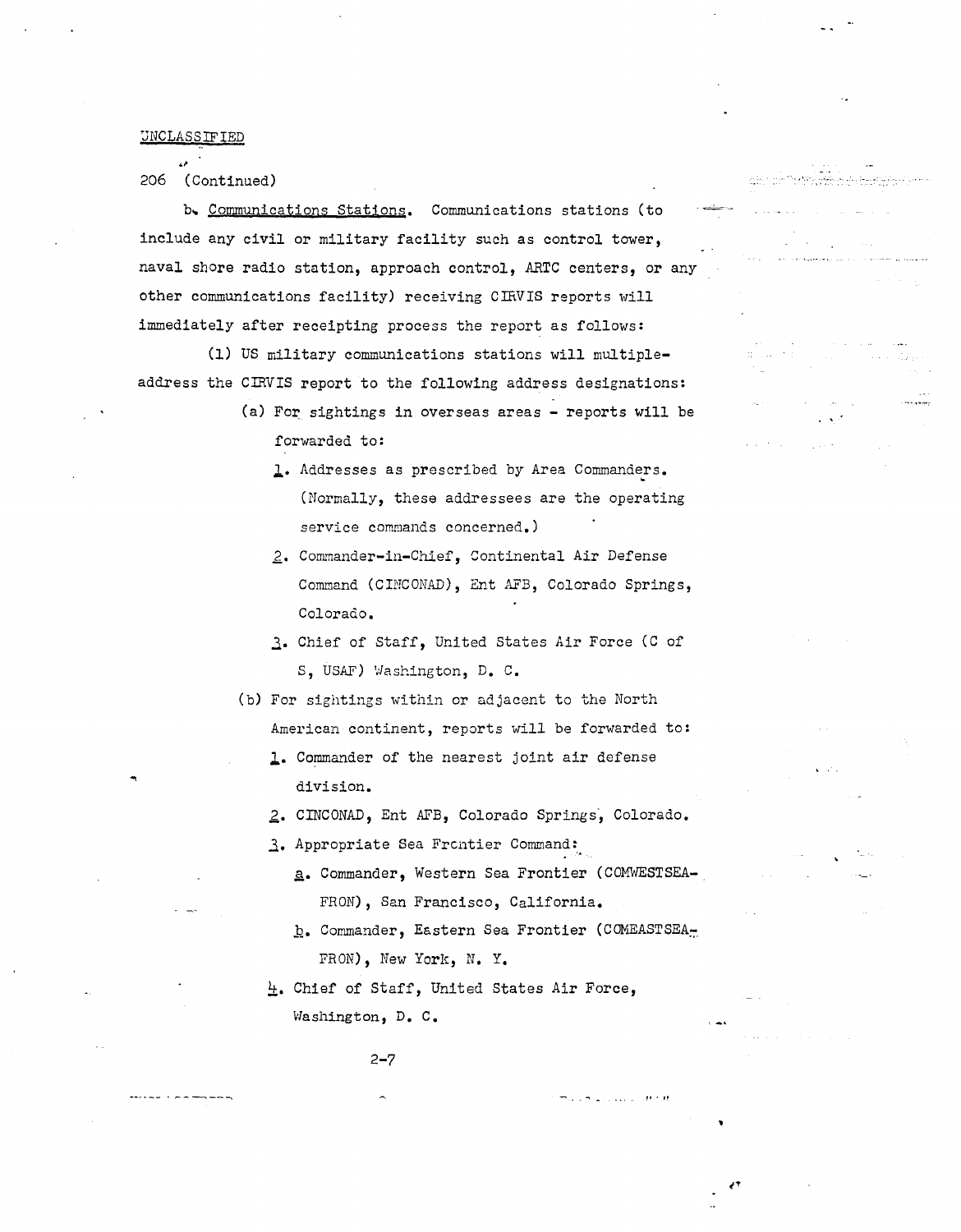#### UNCLASS.ITIED

(2) Canadian military and United States military communications stations in Canada, Alaska and Greenland will multipleaddress the CIRVIS report to the following address designations:

- (a) For sightings within or adjacent to the North American continent, reports will be forwarded to: 1. RCAF Air Defense Command (CANAIRDEF), St. Hubert, Montreal.
	- 2. Appropriate Flag Officer in Command:
		- .ii• Canadian Flag Officer, At1antic Coast (CANFLAGLANT), Halifax, Nova Scotia. *h·* Canadian Flag Officer, Pacific Coast (CONFLAGPAC), Esquimalt, British Columbia.

(3) Civil communications stations will handle CIRVIS reports received from either aircraft or other communications stations as follows:

- (a) Air carrler company stations will pass the CIRVIS report, exactly as received, to the nearest CAA or DOT ARTC center in the same manner as air traffic control information.
- (b) CAA or DOT communications stations, upon receipt of a CIRVIS report will immediately pass the report to the appropriate ARTC center.
- \*(c) CAA or DOT ARTC Centers. Upon receipt of CIRVIS reports, ARTC centers will forward them immediately to the appropriate military facility as prescribed by agreement with the appropriate military commander.

\*Canadians are to secure agreement regarding this.

- 207 -ACCEPTANCE OF AND RESPONSIBILITY FOR CIRVIS REPORTS.
	- a. The following activities have responsibilities as follows:
		- (1) CINCONAD or RCAF-ADC will insure that all CIRVIS reports have been addressed in accordance with

بالمحدوث وبالإنجاح والواجئ وتداويه فأولاك مهاديه المحاورات ووالإياب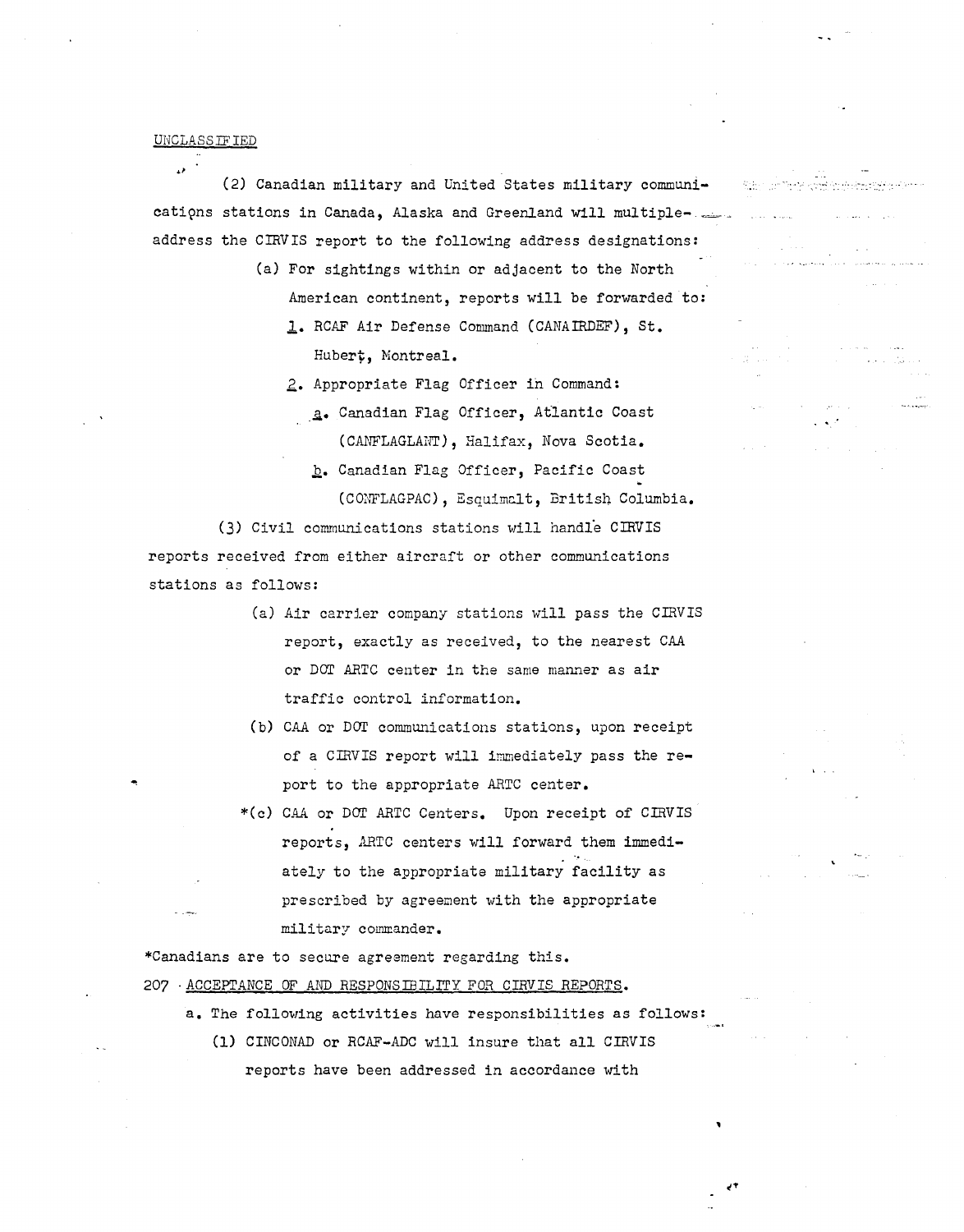paragraph 206. These headquarters are the normal points of contact between the two countries and are responsible for passing CIRVIS reports of interest, including post-landing reports, to each other.

· .. ,• ...

- (2) United States or Canadian military or diplomatic authorities in receipt of CIRVIS reports that have not been previously forwarded will take the action indicated in paragraph 206 without delay by the most rapid means.available, giving due consideration to security.
- (3) Chief of Staff, USAF, will disseminate CIRVIS reports to appropriate agencies in the Washington, *D.Q.* area.
- (4) RCAF-ADC and the Canadian Flag Officers will be responsible for notifying Canadian military headquarters in Ottawa concerning CIRVIS reports.

b. Fixed and mobile military communications facilities and military personnel having occasion to handle CIRVIS reports must lend assistance in all cases required in expediting CIRVIS reports. All civilian facilities and personnel are also urged to do so. Maximum effort must be made by all persons handling CIRVIS reports to insure positive immediate delivery.

c. WHEN A STATION RECEIVES A PARTIAL CIRVIS REPORT AND THE ... REMAL'IDER rs IWr IMMEDIATELY FORTHCOMING' IT WILL *BE* RELAYED OR DELIVERED IN THE SAME MANNER AS A COMPLETE REPORT.

# SECTION III - SECURITY

#### 208 **MILITARY AND CIVILIAN**

- Transmission of CIRVIS reports are subject to the Communications Act of 1934, as amended, and the Canadian Radio Act of 1938, as amended. Any person who violates the provis1cns of these acts may be liable to prosecution thereunder. These reports contain information affecting the National Defense of the United States and Canada. Any person who makes an unauthorized transmission or disclosure of such a report may be liable to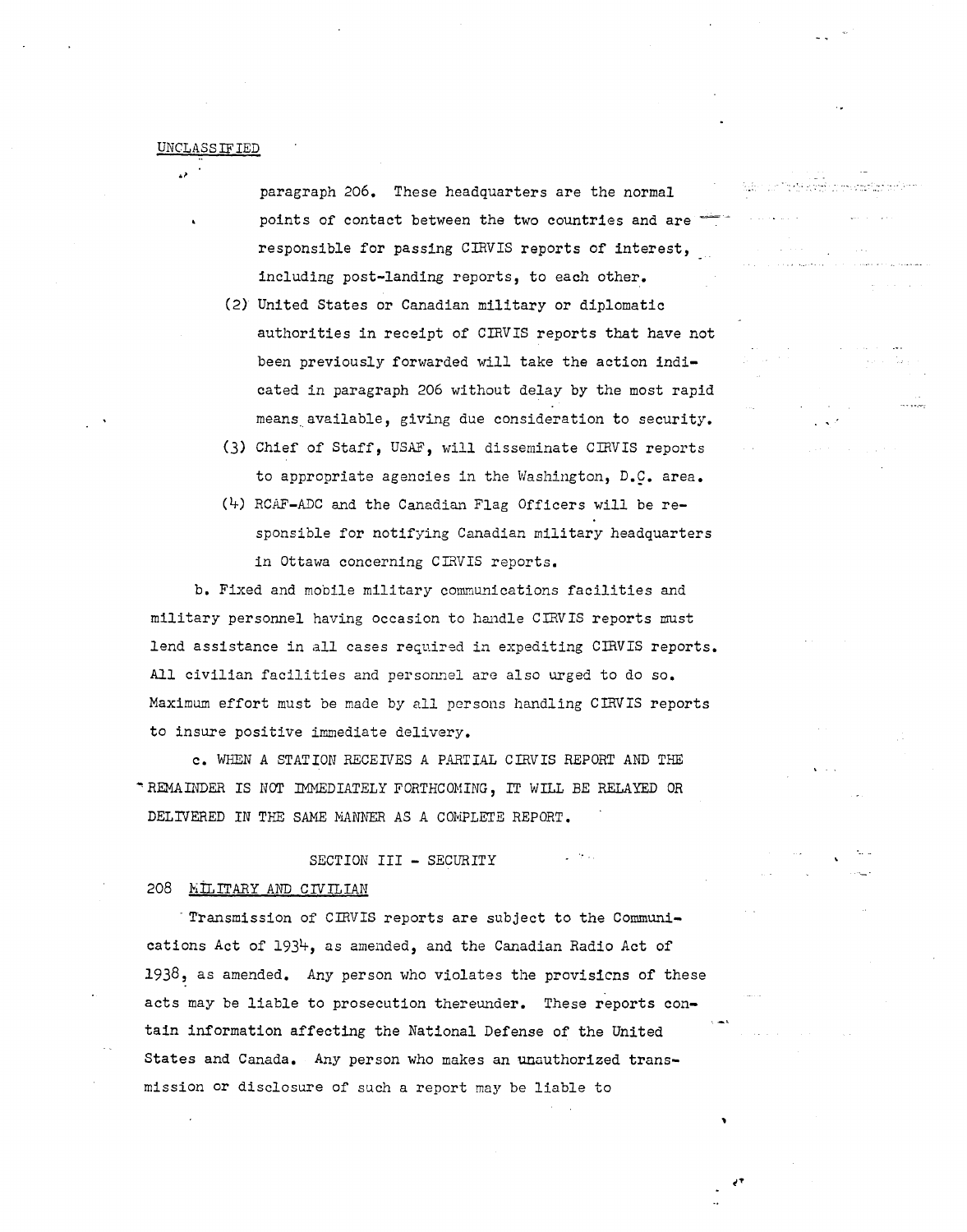prosecution under Title 18 of the US Code, Chapter 37, or the Canadian Official Secrets Act of 1939, as amended.

# SECTION IV - EVALUATION REPORTS

# 209 ACTION BY ACTIVITIES

a. All investigative measures and evaluation processes instituted by addressees and by originating authorities, where applicable, will be handled in accordance with existing procedures and reported in accordance with these instructions, insuring that appropriate commands as listed in paragraph 206 are kept fully informed of investigative results and evaluations. These evaluations shall be expressed in terms indicating the reported sighting as being Positive, Probable, Possible, Improbable or No Threat insofar as being a threat to the security of the United States of America or Canada or their forces, or an explanation of the subject reported when known.

b. The first two words of the text of an evaluation report shall be "CIRVIS EVALUATION" followed by the date-time group and/or other identification of the CIRVIS report(s) being evaluated.

SECTION V - SPECIAL CONSIDERATIONS 210 RADIO TRANSMISSION RESTRICTIONS

CIRVIS reports will not be transmitted by radio while over foreign territory, other than Greenland or Iceland, but will be transmitted as soon as practicable upon leaving foreign territorial boundaries. Foreign territory includes all territory except international water areas and territory under the jurisdiction of the United States of America and Canada.

SECTION VI - COMMERCIAL CHARGES

# 211 CHARGES.

a. All charges incurred in handling CIRVIS reports through U.S. facilities will be charged to the Department of the Air

 $2 - 10$